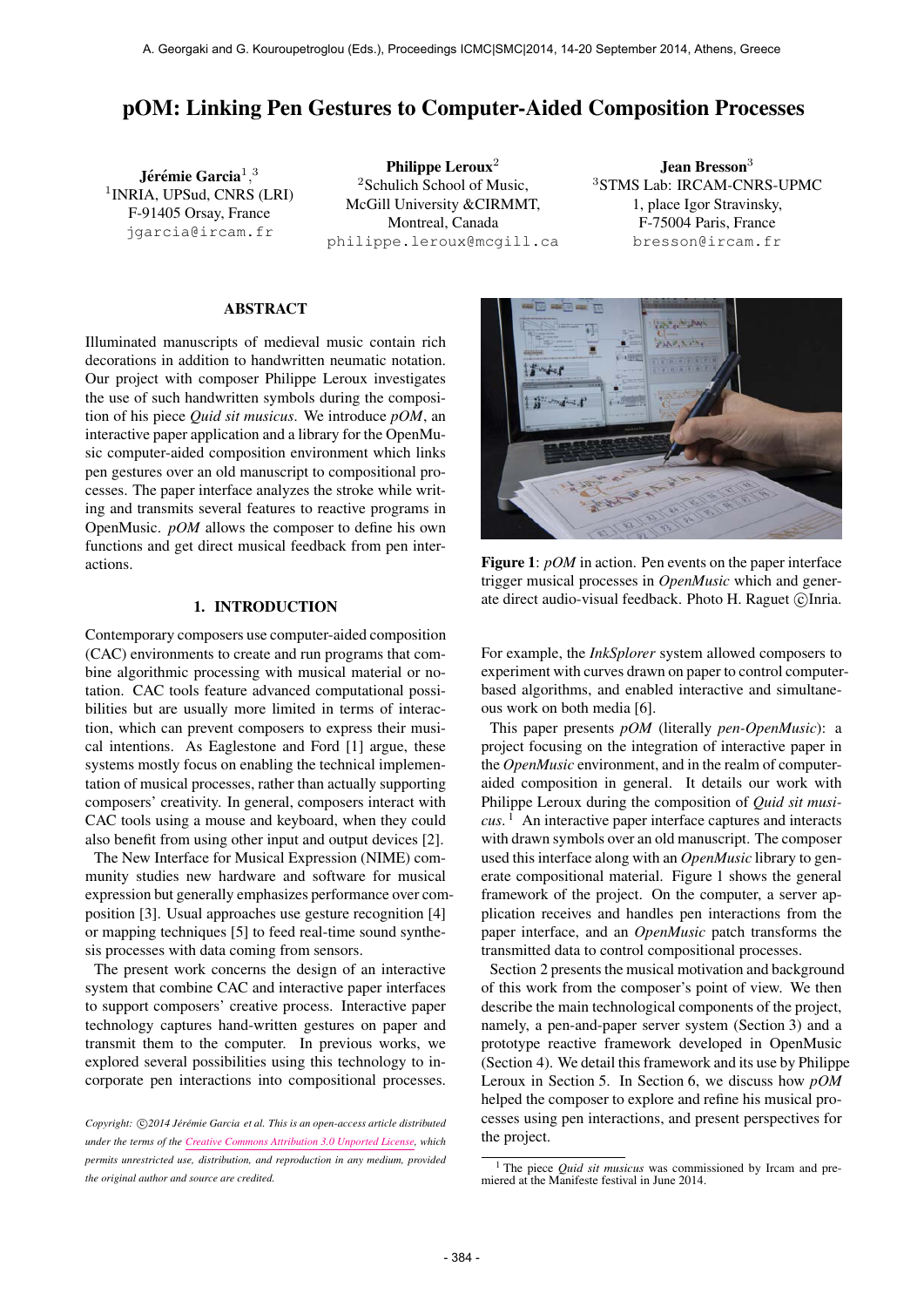## 2. MOTIVATION: CALLIGRAPHIC GESTURE AND COMPOSITION

## 3. INTERACTIVE PAPER INTERFACE

Philippe Leroux has long been interested in the ideas of writing and gestures in his composition [7]. For example, his pieces *VOI(REX)* (2002), or *Extended Apocalypsis* (2006/2011) use written letters, words or shapes as control data for CAC processes [8]. In these earlier pieces, the composer used a mouse and/or a graphics tablet to input gestures.

An important missing feature for the composer with these interfaces was the availability of *traces* from the written gestures, like the ink a pen would leave on a sheet of paper. When writing on paper, composers can analyze, react and correct their work depending on these traces of their own gesture, but graphics tablet and other usual input devices do not provide such tangible visual memory.

For the composition of *Quid sit musicus*, Philippe Leroux wanted to reinterpret the calligraphic gestures of a manuscript from Guillaume de Machaut, a composer from the fourteenth century. The manuscript, similarly to other medieval "illuminated manuscripts" [9], contains rich decorations in addition to handwritten neumatic notation. Figure 2 shows the principal excerpt of the manuscript of the piece *Ma fin est mon commencement* by Machaut that we have used both as a use case and as a compositional input in this work.



Figure 2: Original illuminated manuscript.

In his piece *Je brûle, dit-elle un jour, à un camarade* (1991), Philippe Leroux already used neumatic notation to write the final score. However, he did not use CAC during the composition. In the present project, he was interested in giving new meanings to the calligraphic forms in the medieval manuscript by using several of their graphical and dynamic properties in algorithmic or electro-acoustic processes. Image-based scanning and recognition techniques could enable the conversion of the neumatic shapes into musical information [10], but they could never recover information generated from the gestural act of actually writing the symbols. For this reason, the composer decided to trace, himself, some excerpts of the manuscript with a digital pen in order to generate and receive information from accurate calligraphic gestures.

Interactive paper technology consists in tracking the movements of a pen over a piece of paper and sending them to a computer for processing. A popular approach to implement such system is the Anoto technology,  $2$  which uses a digital pen embedding a tiny video camera that detects the precise location of each gesture with respect to a barely visible dot-grid printed on the paper following unique and localized patterns.

Previous works explored how this technology could support the work of contemporary music composers. The *Musink* project [11] showed that they could intuitively use it to develop personal notations on paper over time. The annotations over printed scores were recognized and mapped to online functions. However, this recognition occurred only occasionally once the pen strokes were uploaded to the computer, not while the user was actually writing.

More recent digital pens such as the ADP301 can stream events in real-time via a Bluetooth connection. It is now possible to interact directly with the computer from the paper interface. *InkSplorer* [6] or *PaperTonnetz* [12] are projects that use this kind of pen to let composers interact in real-time with printed paper interfaces. In *PaperTonnetz*, a printed Tonnetz<sup>3</sup> is used as input for the generation of melodic or harmonic material. Pitches are played while the user is drawing, when the pen enters or leaved regions of the Tonnetz. Drawn paths can then be retrieved and heard as chords or melodies thanks to additional penbased pointing interactions.

For the present work we developed and used a Java application (Figure 3) as a server managing connections between the paper interface and the other applications involved in compositional processes (in particular, the *Open-Music* environment). This server application can create, lay out and control interactive components on a virtual page, and connect these components to other applications via the OSC protocol (Open Sound Control [13]). It allocates the Anoto pattern to the pages and components before printing them, and interprets the pen events at run-time, sending adequate data to the connected applications. The "digital ink" (a memory of pen gestures) can be stored and reused in later sessions. Figure 3 presents the paper interface we created with Philippe Leroux. It shows two instances of a *Machaut* component containing a background image. This component detects intersecting strokes to recognize shapes while the user is drawing, and computes features from these shapes. The instance on the top already contains written input data.

With our server, each written stroke also becomes an "interactive component", allowing further pen interactions. For example, the user can "click" over a previous stroke with the pen to trigger actions, as one might do with a mouse on a standard GUI button. During these pen interactions on paper, the server sends OSC messages containing the extracted features. A description of this interface and its interaction with *OpenMusic* is given in Section 5.

<sup>2</sup> www.anoto.com

 $3$  A Tonnetz is a tone network which lays out the pitch as a graph according to interval relationships.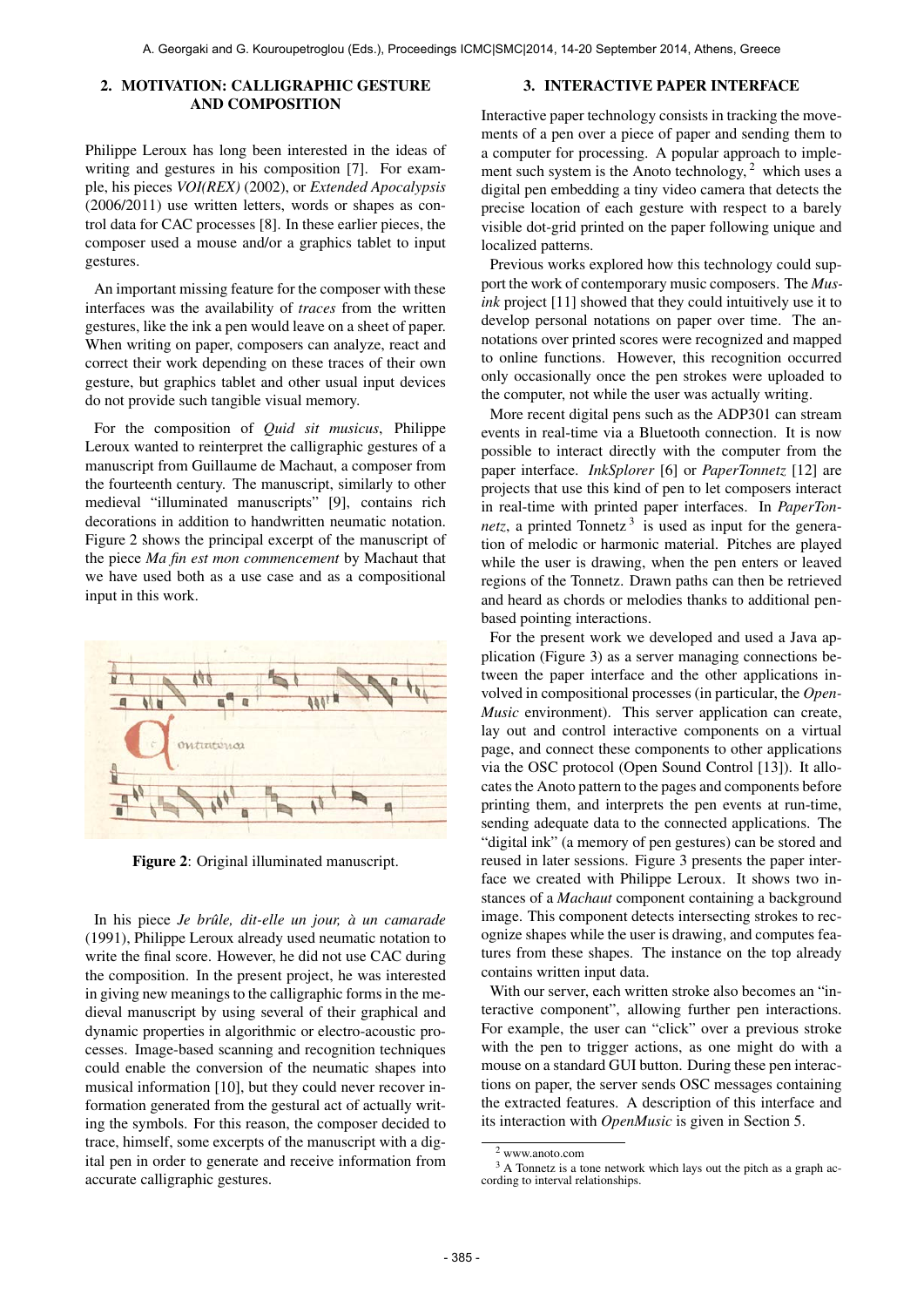

Figure 3: Graphical user interface to create, print and execute paper applications. The virtual page on the center displays the interface, digital strokes and visual feedback.

#### 4. REACTIVE PROGRAMS IN OPENMUSIC

The *OpenMusic* computer-aided composition environment (OM [14]) is graphical and musical extension of the Common Lisp programming language [15]. OM programs are represented as directed acyclic graphs which correspond to functional expressions generating or transforming musical material. They are created by the user connecting boxes (functions, data structures and sub-programs) written either as text (in Lisp) or graphically (as *patches*). Unlike real-time musical systems that react to internal clocks, external stimuli or data streams following a data-driven computation approach [16], computer-aided composition languages like OM execute programs upon user requests in "deferred-time", following a demand-driven strategy (see Figure 4a).

Recently, a hybrid computational model has been proposed that combines this demand-driven approach with reactive event-driven computation within the OM visual programs [17]. In this model, each node in the program graph has a *reactive* status. Reactive nodes transmit update notifications through their output connections upon the occurrence of *events* (see Figure 4b). An *event* in this context can be the modification of a box value, or of a box input value. It can be produced by user actions (e.g. while creating the program), by internal running processes, or by external incoming data (e.g. received via MIDI or OSC messages). Events propagate through reactive branches of the visual program graph, and update (i.e., re-evaluate) downstream-connected boxes.

This reactive model creates new opportunities to support composers' creative activity in *OpenMusic* without requiring them to significantly alter their pre-existing patches in order to make them reactive. It is likely to ease composers' experimental processes: when input data is manually parametrized, the new values automatically propagate to the downstream components of a patch according to the reactive boxes' status. The reactive model also permits OM visual programs to receive data from external



Figure 4: Computation of a visual program represented as a graph. (a) Demand-driven model: the value of box C is requested by the user and triggers the evaluation of the upstream boxes in the graph. (b) Reactive model: the box H has changed and propagates an update in downstream boxes whose value can be influenced by this change.

processes and applications (in the present case, from the interactive paper server). Incoming received data can then immediately update the connected musical elements in the compositional processes [18].

We developed or extended a number of tools in OM, inspired by equivalent tools in real-time musical environments, that fit this reactive framework. Below are the main new OM boxes we used in this project:

- *osc-receive* runs a server thread listening to an open UDP socket to receive OSC messages. Reception of a message changes the value of the box, triggers an event and propagates a notification in the graph.
- *route-osc* controls the propagation of a notification by testing the address of an incoming OSC message. It also stores in the corresponding outlet the latest messages for each correct tests.
- *om-send* and *om-receive* allow to transmit notifications and data between different locations in the visual program(s), bypassing the graph connectivity.

Figure 5 shows two OM patches that use these tools to process incoming OSC messages. Reactive objects are identified with bold, dark red frames. The patch in Figure 5a contains an *OSC-receive* box that transmits the messages to the *route-osc* objects. The data filtered by *route-osc* are used to build OM objects that are in turn "sent" via *omsend* boxes. In Figure 5b, the *om-receive* boxes receive a notification and update data structures accordingly. 4

# 5. *pOM*

The *pOM* system combines an interactive paper interface and reactive programs in OM (Figure 1). The pen server application captures the pen events, recognizes drawn calligraphic forms and sends several of their features to reactive patches in OM. The patches convert incoming data to musical material according to the composer's choices. They also react to specific pen interactions and provide

<sup>4</sup> Note that our "data-flow" description here has mostly an illustrative purpose: in reality only notifications are propagated, and the actual data is computed and passed from one box to another following the demanddriven evaluation of the terminal downstream boxes.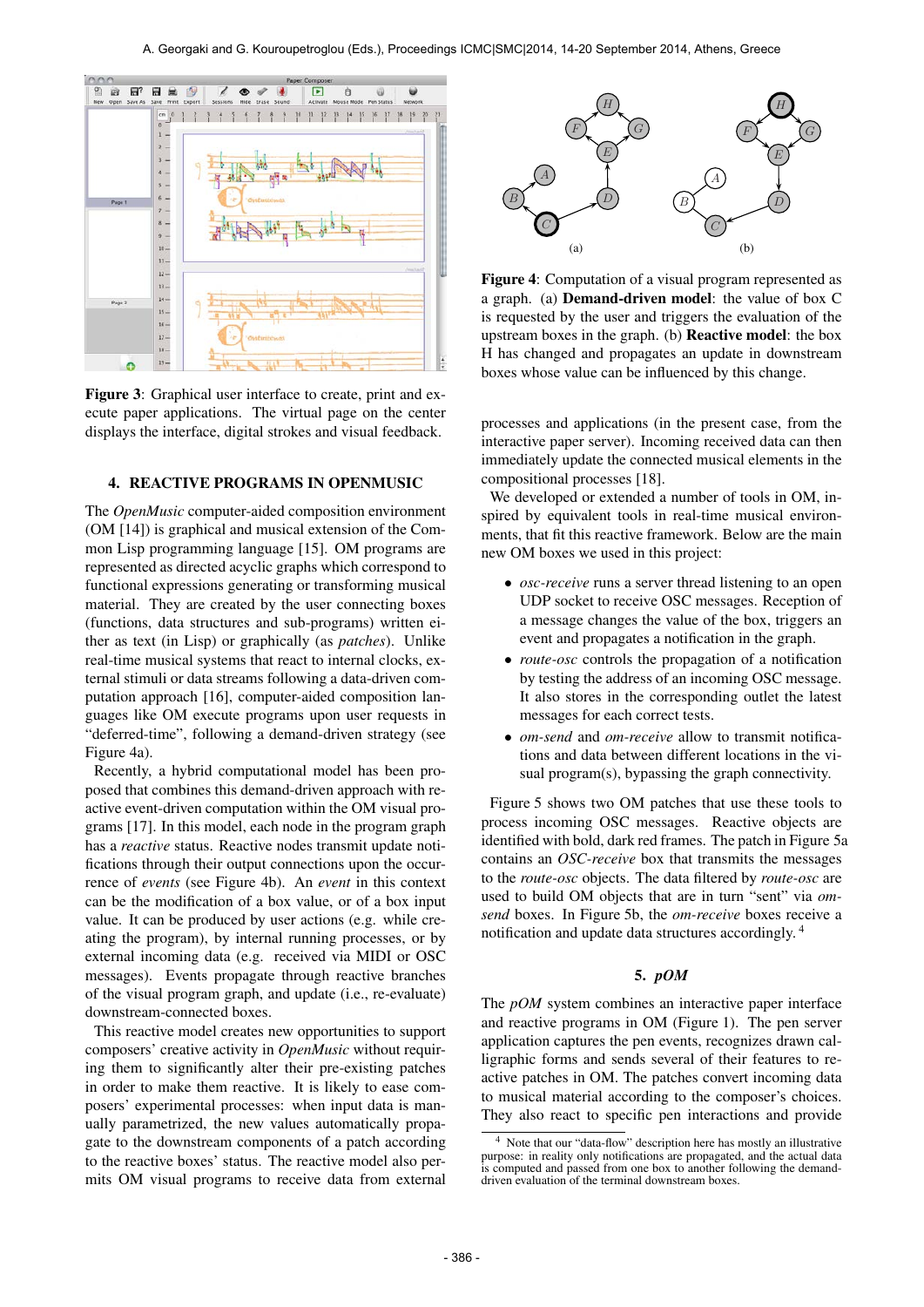

Figure 5: Reactive parsing and dispatching of OSC messages in an OM patch. Reactive boxes are displayed with a bold red frame.

direct audio-visual feedback. This section presents how Philippe Leroux used the *pOM* framework during the composition of his piece *Quid sit musicus*.

## 5.1 Writing on paper and features extraction

The composer begins by tracing on the paper interface to draw his own calligraphic forms over the original ones. The pen-server groups both intersecting and close pen strokes, compared using distance and time thresholds, <sup>5</sup> into single *forms*. Figure 6 shows the composer writing on the paper interface and a detail of the visual feedback of the form detection provided on the server's graphical user interface. For each detected form, this interface displays data for: the strokes, the centroid of the strokes' points, an associated polygon and two main axes. The associated polygon is the convex hull [19] of the form's points. The main axes are two orthogonal segments of the minimal enclosing rectangle of the polygon.

Philippe Leroux wanted to use several features of the calligraphic forms to control his musical processes. The composer defined six categories of forms to match the traditional neumatic forms, e.g. *punctum*, *virga*, *porrectus*. We used simple heuristics with tests on width and heigh ratios of the drawn shapes to classify them according to these categories. The server interface highlights the forms with different colors depending on their category (see Figure 3) In case of recognition errors, the composer can edit the category of a shape with a pop-up menu which appears when he selects a shape on screen with the mouse. Each symbol is also associated to a single point, its centroid, which is used to estimate a pitch in midi-cents precision depending on its position relative to the lines of the staff.



Figure 6: Writing on the paper interface. Left: The composer writing with the digital pen. Right: Visual feedback on the screen including the extracted shape (light-blue), its centroid (red) and main axes (blue and green).

Figure 7 shows different available features, computed by the pen server and received in OM. These features include: the list of strokes, the centroid, the duration, the pitch, the category ("type"), two perimeters, the area, two main axes and thickness envelopes.



Figure 7: OM patch receiving pen features from the server.

#### 5.2 Pen Interactions

Each time the user writes a new stroke, the pen server updates and transmits features of the current form. It allows the composer to monitor the data coming from the pen while writing, and to visually assess the result of the recognition. The composer can also retrieve the features of a previously drawn shape without modifying it by clicking over an existing form with the pen. This pen interaction uses the drawn strokes and the interior of the associated polygon as an interactive selection area.

#### 5.3 Musical processes in OM

Philippe Leroux designed several processes to create the harmony of the piece, rhythms, melodic and harmonic gestures from the pen data.

<sup>5</sup> We defined the thresholds from a previous strokes session recorded at the beginning of the project.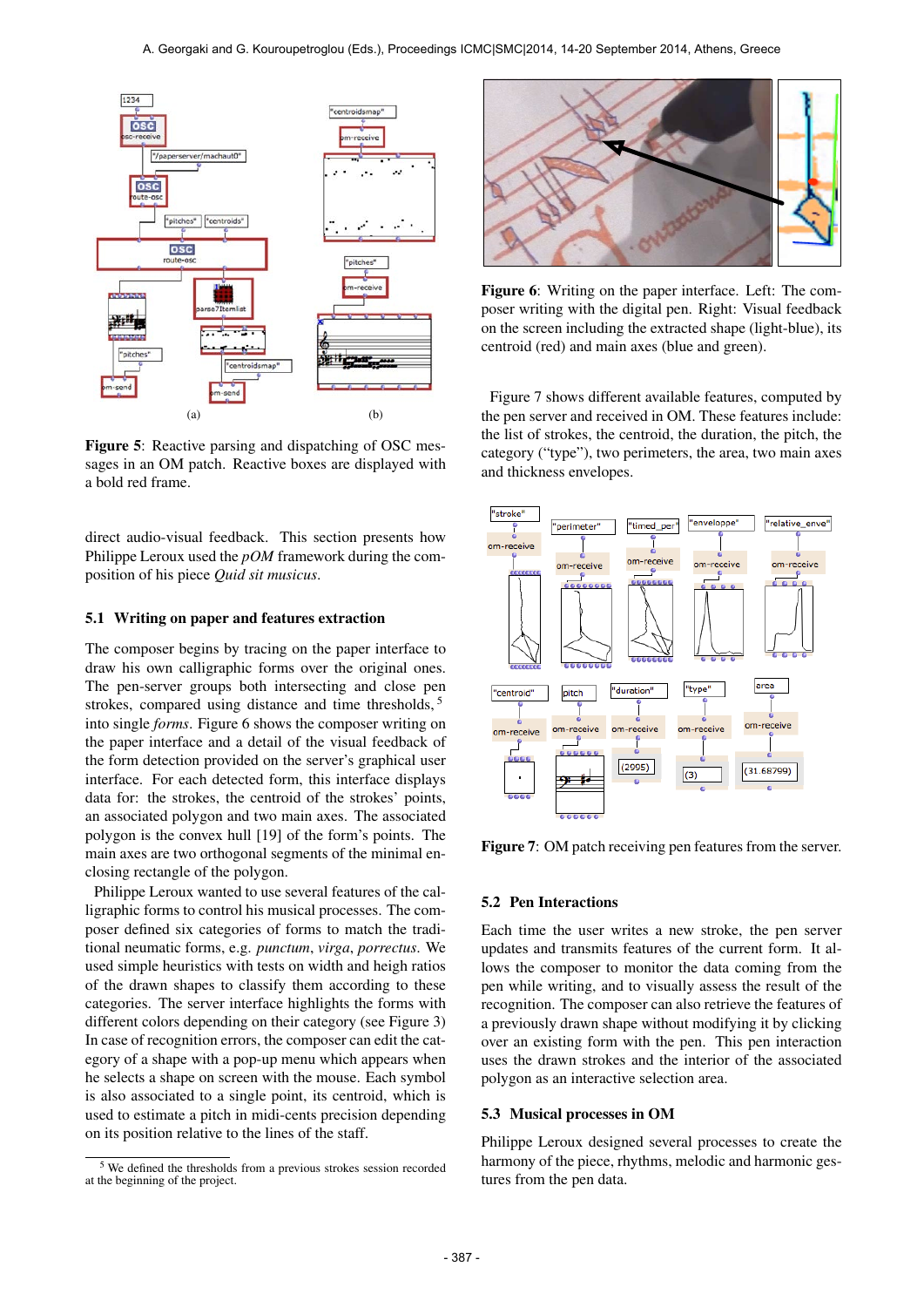The main harmonic scale comes from the detected pitches of the forms in the manuscript (see Figure 5b). For the rhythms, he created *talea*, i.e., rhythmic motives, from proportions related to the classification of the forms according to their category, duration, area or position in the manuscript. Leroux also created additional harmonic and melodic content by transforming the main harmonic scale in various ways, using techniques such as frequency modulation, pitch shifting, distortion or simulation of the Doppler effect. All these processes are controlled with the features extracted from calligraphic forms, and the timing of the resulting musical elements in the piece comes from a classification of these forms.

We adapted the composer's existing OM patches (see [8]) and created new ones to use the new data and take advantage of the reactive framework. Below, we detail three examples of processes involving different features from the calligraphic forms: the strokes points; the speed of the pen movements and the thickness envelopes.



Figure 8: Converting a shape into a polyphonic sequence.

- 1. The patch in Figure 8 converts the strokes from a form into a sequence of notes by projection of the shape into a score. The patch offers controls for several parameters such as the number of notes, the duration of the sequence, its ambitus and whether it should be polyphonic or "unfolded" in time (see [8]). Another part of the patch, not visible in the figure, filters the sequence with the main harmonic scale pitches.
- 2. The patch in Figure 9 receives the pen stroke points and computes a speed profile for the whole calligraphic shape. The box *pdoppler* takes a chord and the speed profile to compute a sequence of chords applying a Doppler transformation. Each chord is shifted from a frequency determined by the speed value.



Figure 9: Mapping the pen speed with a Doppler effect transformation.

3. The patch in Figure 10 uses thickness envelopes of a form to distort the frequencies of a chord. The resulting chord-sequence is created from a single repeated chord distorted between the successive pairs of values from the envelopes.



Figure 10: Frequency distortion with thickness envelopes.

In both Figure 8 and Figure 10, a *play* box is at the end of the reactive chain: each time a message is received from the pen server, the sequence is updated and rendered through the OM MIDI player.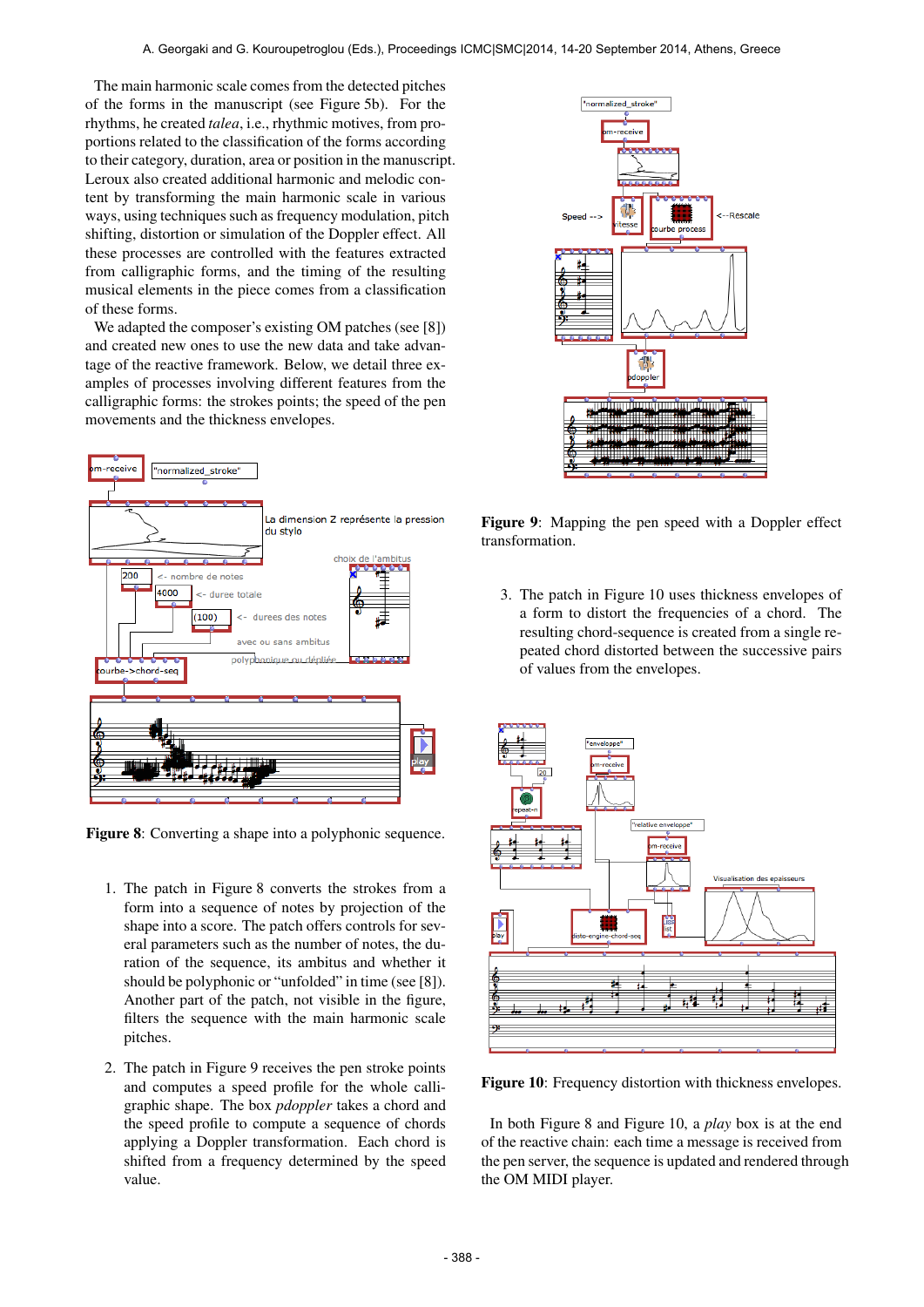#### 6. DISCUSSION

We designed our pen server application and reactive programs in OM to support the input of calligraphic forms and active exploration of compositional processes with a digital pen. Using this framework, Philippe Leroux was able to interactively visualize recognized shapes and features in OM while he was drawing. He could assess and edit the recognition if necessary, either by drawing new strokes or using the graphical user interface. Leroux also frequently used the digital pen as a "pointing" device to select previously drawn shapes and import their features in OM. The composer created reactive patches in which the input data update musical objects, and where the use of *play boxes* (see for instance Figure 8 and Figure 10) establishes a direct causality between drawing gestures and sounding musical results. By mixing pen interactions with his regular use of the computer-aided composition environment, the composer was able to determine which forms were the most interesting. From these forms, he created a set of chords and note sequences that he used in the piece. He explained that he used some of the patches as if he were *"improvising with a piano to search a chord color or a convincing melodic suite."*

In addition to the features available for each calligraphic gesture, the possibility to have data from all the forms inspired the composer to use new processes based on classifications of the forms. In his previous work using a graphics tablet, such data was not available so he did not planned to consider the relationships between different calligraphic gestures as compositional material.

During the composition of his piece, the composer drew several times over different versions of the paper interface to adjust and edit his calligraphic gestures, using the feedback in OM as a reference. Once he was satisfied with a particular realization, he could save it as a new interface including recognized shapes, print it and use it as a new support for interaction. In Figure 3 for instance, the top component of the interface contains recorded forms from a previous session. Figure 11 is the scan of a paper interface used to explore and compare recognized forms. Barely visible dots in the different forms are the traces of penpointing interactions.



Figure 11: A version of the paper interface used to write and compare the calligraphic forms.

Our initial implementation of the OM library had a background client interpreting incoming OSC messages to update ad-hoc "reactive objects" in OM. As the exploratory nature of the project required frequent modifications of these, we finally designed the current tools bringing visual program reactivity to the front, in order to let the user determine himself the routing of incoming messages, and change the data interpretation with regular visual programming tools. This approach may lead to more complex patches, but it supports quick change in mappings and parametrization. Philippe Leroux continued to take advantage of the reactive properties of the OM boxes after he finished using the paper interface. In particular, he worked on several patches to convert classifications of chords created with the calligraphic forms into control data for sound synthesis.

While the current technological set-up offers promising possibilities for the composer, several aspects could still be improved. First, the composer wished he could to use pressure information but the digital pen does not provide an accurate measure of this parameter while writing. Second, Leroux appreciated interacting with the ink traces left by the pen, but explained that he was missing the ability to erase strokes directly on paper, as he would do with a pencil.

Instead, he needed to print an updated version of the interface before rewriting the incorrect strokes. Previous work proposed methods to support erasing [20] but they require building new ink cartridges for the pen.

Although the work presented here is strongly related to Philipe Leroux's compositional practice, other composers with different approaches could easily design their own OM patches to control different musical processes with pen gestures. The reactive framework can also be used to process OSC messages send by any kind of device, enabling opportunities to integrate additional input and output modalities within the CAC environment [2].

#### 7. CONCLUSION

In this article, we introduced *pOM*, a framework that combines an interactive paper interface with reactive programs in OM. We designed *pOM* in close collaboration with composer Philippe Leroux in order to actualize his idea of controlling musical processes by tracing over calligraphic gestures in an illuminated manuscript. We showed how the composer adapted and used *pOM* during the composition of his piece *Quid sit musicus*.

The reactive framework combined with the pen interactions has proven successful in supporting the exploration of several alternatives as well as refining his musical processes. We believe that this kind of environment could be fertile for creativity as the composer can engage in a partnership with the computer to iteratively improve his patches and programs while exploring input data.

Future work with Philippe Leroux will investigate the control of the spatialization during live performances using this technology. In particular, we are planing to use OM for creating interpolations between trajectories generated with two different forms before sending the result to the spatialization engine. We are also interested in extending and studying *pOM* with other composers.